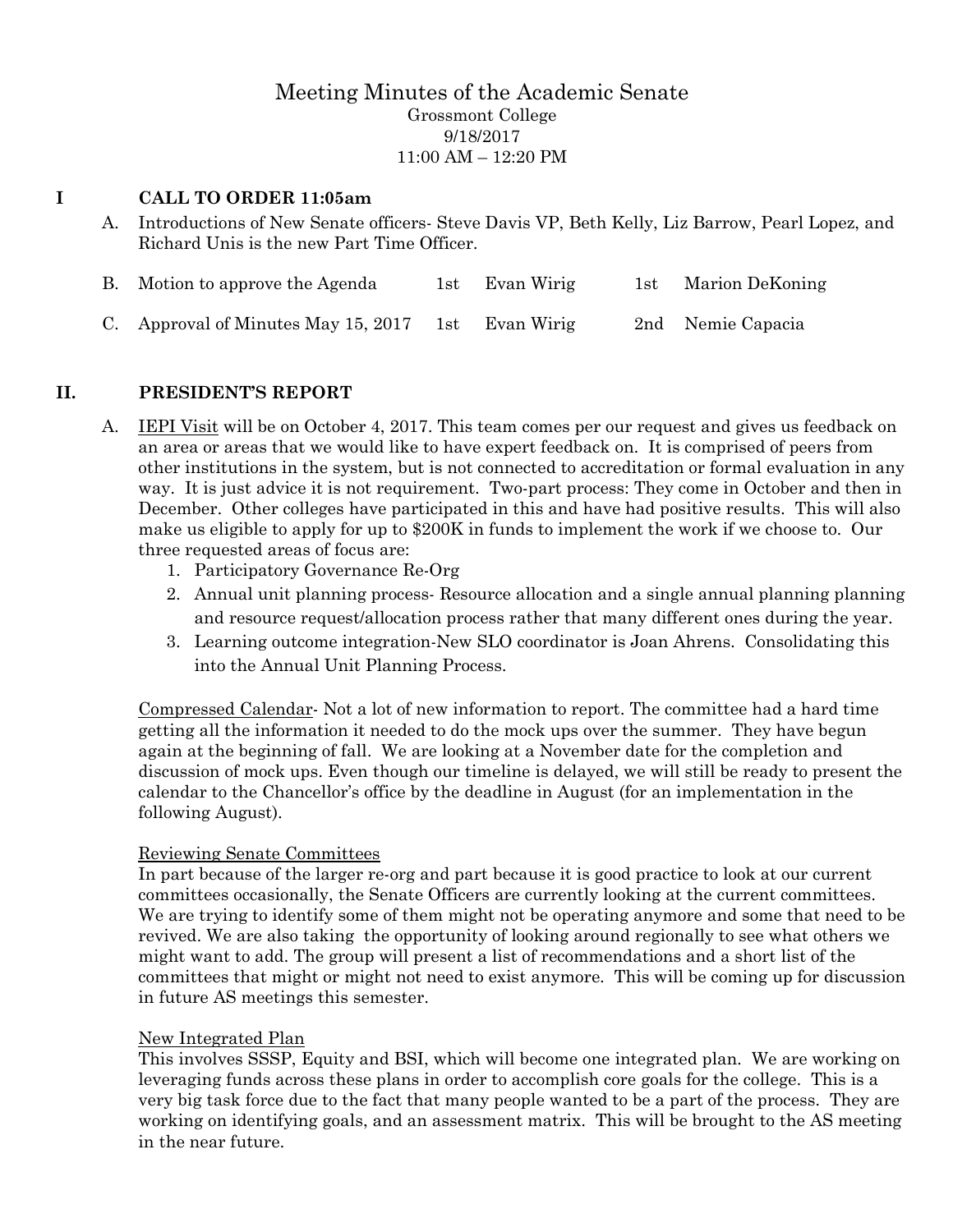## Pathways-

Grossmont applied to be a part of the California Guided Pathways program but was not accepted this year. The work still is worthy because it helps with the mapping of programs for students and streamlining of processes towards completion. The core work of the program and degree maps is well underway and has been completed by a couple of divisions. There is 150 million in State funding for the Pathway project. Here is an example of a college using pathways on a website [Queensborough College](http://www.qcc.cuny.edu/)

## New Curriculum Process

Local approvals will now be managed by individual colleges. The new process includes

- New course proposals in existing programs
- Course changes (substantial and non-substantial)
- Stand alone courses

It now requires Senate President sign off and local board will approve new curriculum as needed (rather than only twice a year).

## Program Review & Curriculum Updates

Senate officers will be recommending a new process for a regular curriculum and program review updates in the Senate. This will give the faculty more insight into the curriculum and program review work, with the hope that it will create deeper understanding and improved outcomes.

## Budget Task Force

The budget task force has been created based on the fact that we as a college did not meet our target (13001 FTES) for which we were funded last year. We were short roughly 250 FTES, which equates to 1.25 Million. We are not being held accountable for last year's shortfall, but we will need to account for this in this year budget. We will need to trim this from the budget and it will be done by cutting discretionary funds from the general fund budget. The budget task force is comprised of faculty, staff and administrators to come up with a proposal and some options to achieve this. We will not be shaving from just one area of the budget (ie, travel, food, tutoring, etc), but will be considering how/where to retain enough budget to maximize the value to students in each area. There will be regular and consistent communication of this work to the campus community.

## Canvas

Blackboard will be ending this semester. All materials must be downloaded this semester including grades or it will be deleted. Online instructors need formal training all others are encouraged to get training but can do the online courses. Information regarding training is coming via email and campus mail on a regular basis.

# **III. ACTION ITEMS - None**

# **VI. COMMITTEES- None**

# **V. INFORMATIONAL ITEMS**

## A. **Student Mental Health Resources – Sara Varghese,**

Matt Ring- Counselor onsite - 7192 or [matt.ring@gcccd.edu](mailto:matt.ring@gcccd.edu) Some of the resources we have:

- 1. Crisis text line. Free, 100% confidential. There are wallet cards available in health services for more.
- 2. Brag Cards from Counseling how students can contact them and tells all the services they can provide to students.
- 3. Besides Matt, there are two adjunct counselors and a social worker. With more staff we can do more things like suicide prevention outreach, awareness. They will try to do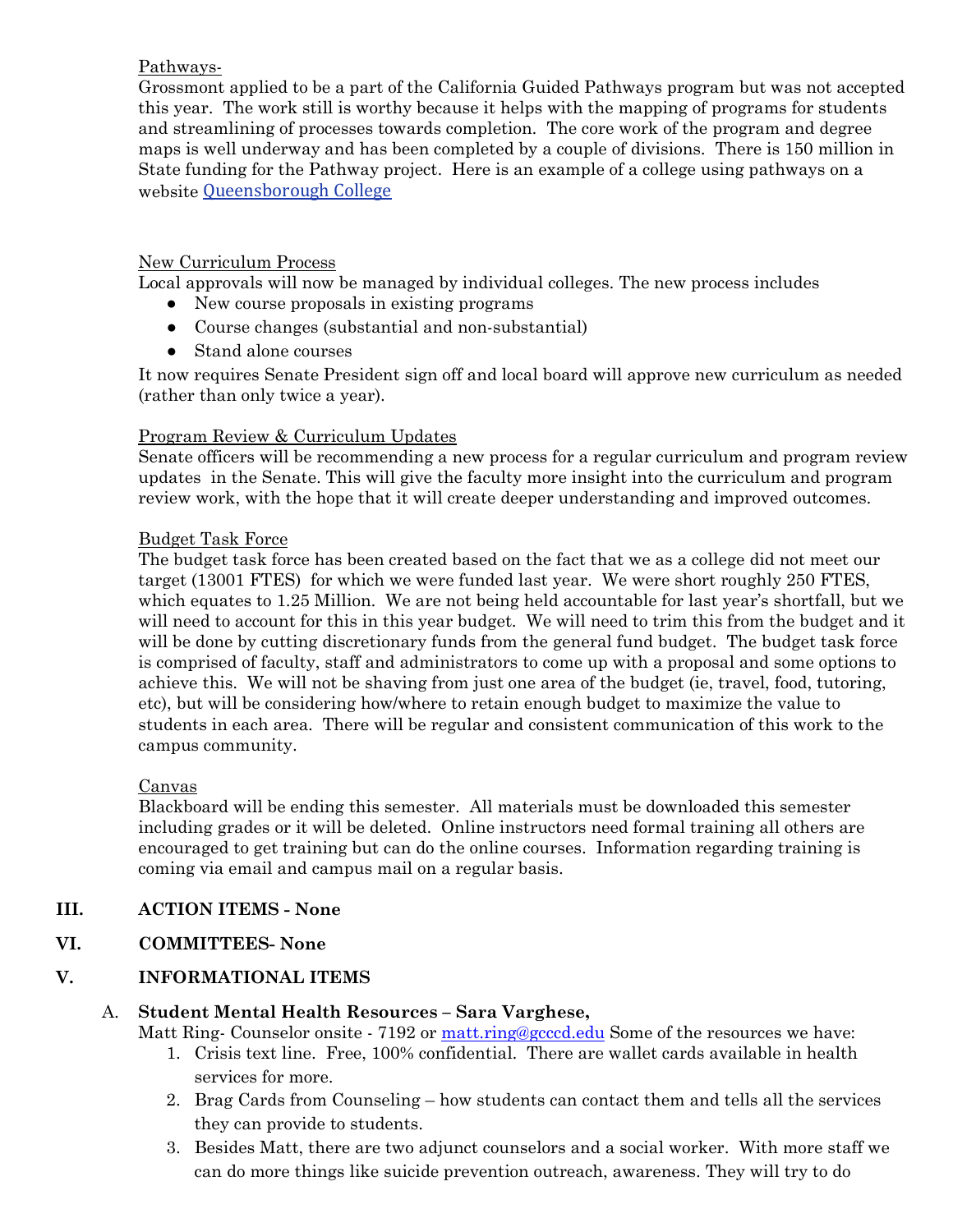something every month. Next month will be domestic abuse awareness.

4. Stress management group on Tuesdays from 12pm -1pm in the ASGC room.

Counselors can be available to come to your classrooms to do a quick 5 min presentation on our services. [http://www.grossmont.edu/student-services/offices-and-services/health](http://www.grossmont.edu/student-services/offices-and-services/health-services/default.aspx)[services/default.aspx](http://www.grossmont.edu/student-services/offices-and-services/health-services/default.aspx)

Sara Varghese stated that hours of mental health Monday-Thursday 9:00-5:00, Friday 9:00am-1:00pm, but the flyers have many 24 hour resources if you have a students in your class or who emails you.

The main point is that if you think something is wrong with a student, call someone. Call the sheriff , 911, or some of these other resources. Please make the call. Making sure our students know about our resources too can help with crisis prevention.

#### B. Student Ambassadors Outreach Program- Heriberto Vasquez

The SMOP is a group of ambassadors that work with current or future students to give them a path to our programs here at Grossmont. They have set up a table in building 10 that has many brochures for many different programs and people to give information.

When they go out into the community they try to be recruit people by answering questions, being welcoming, encouraging goals, and showing how they can reach those goals. They stick with the students all the way through their journey.

We recommend that if you have stellar students in your class, direct them to this program as they are always looking for more people to do the outreach. These are paid positions and also resume building positions.

They are working on a central database where prospective students can sign up and receive updates, events and help in their decision-making processes.

Meeting Adjourned 12:23 PM

Next Meeting 10/02/2017